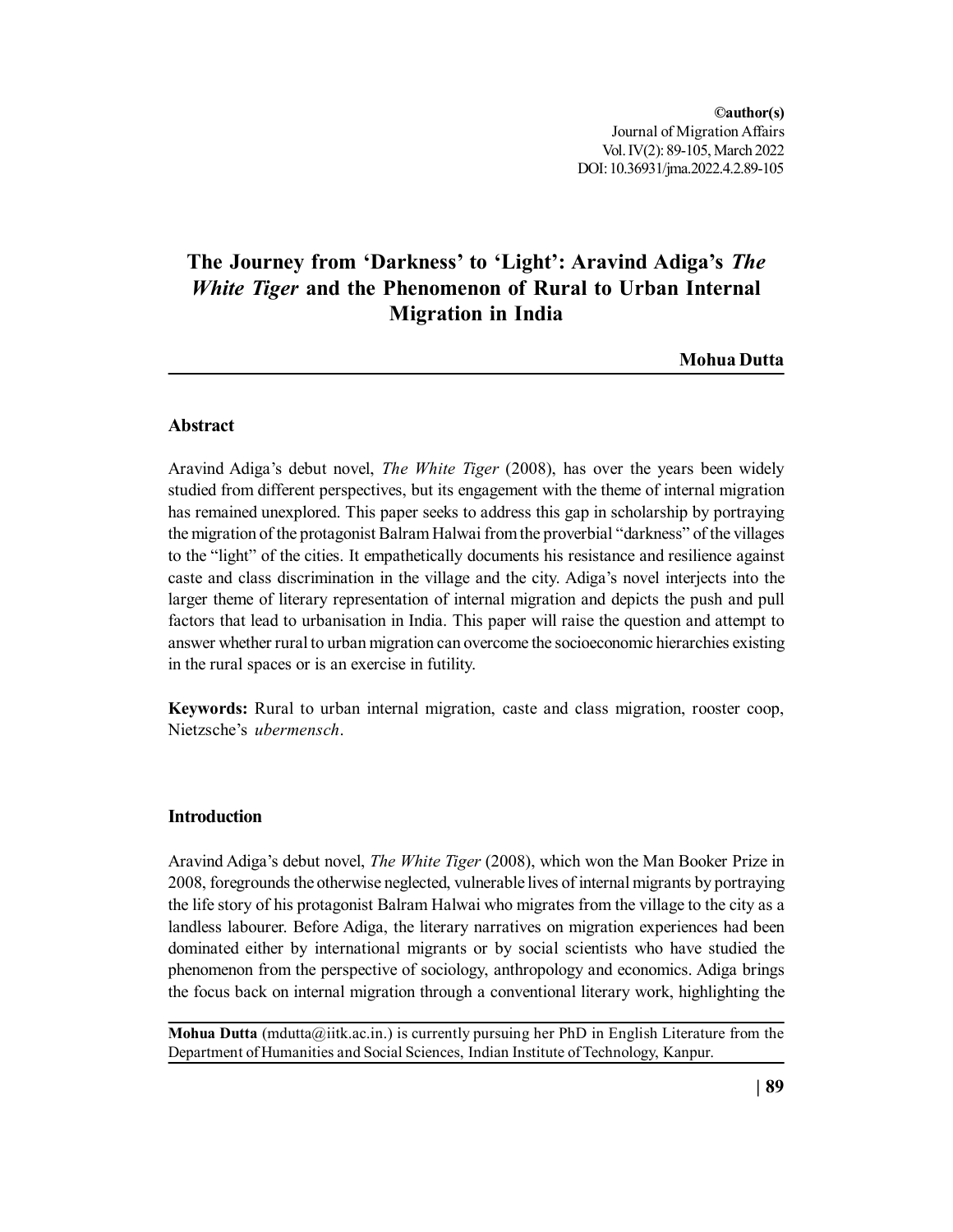superimposing issue of caste and class and how urban migration is primarily triggered due to economic inequality in sharing of resources between the landowners and the landless labourers in the villages. By focussing on a character like Balram, Adiga humanises the portrayal and offers an individualistic focus on an issue that plagues all the villages and cities in India.

This paper has been divided into three major sections. The first section delves into Adiga's depiction of a dystopian village with limited access to essential infrastructural developments in education, healthcare and agrarian and non-agrarian employment opportunities necessitating the economic migration of the lower-class labourers to the cities. The second section examines how contrary to popular beliefs, urban spaces do not emancipate the oppressed (caste or class) migrants, how caste-free metropolises are a myth, and how an individual remains trapped within the same networks of caste discrimination and economic destitution despite their migration to the cities. The novel explores two equally distressing possibilities that embody all the opportunities that migration from the village to the city offers — either to remain caught within the 'rooster coop' as Balram was despite his migration from Laxmangarh to Gurgaon or to evolve into an anonymous, atomised, and morally compromised individual as his eventual migration to Bangalore portrays. The third section explores whether subaltern migrants like Balram require radical actions like murder and thieving to break the vicious cycle of the rooster coop. It, thus, questions whether this novel provides the possibility of liberation from the rooster coop or undercuts that possibility by giving a morally problematic solution. To conclude, this paper will question Balram's motives in confessing his crimes to a foreign dignitary like the Chinese Premier and discuss how this novel ends in aporia regarding rural to urban migration.

## **Representation of Rural Life in** *The White Tiger*

Aravind Adiga's *The White Tiger* presents the story of the protagonist Balram Halwai's migration, in his own words, from the 'Darkness' of the village (Laxmangarh in Bihar) to the 'Light' of the cities (Gurgaon and Bangalore) in search of better economic opportunities. Written in the genre of an epistolary novel, the narrative is composed of seven confessional letters Balram writes over the course of one week to the Chinese Premier, Wen Jiabao, who is scheduled to visit Bangalore to learn the secret of India's burgeoning culture of entrepreneurship. Balram cautions Mr Jiabao that he will be shown a whitewashed India as the Prime Minister will offer platitudes about how moral and saintly India is, while the truth about Bangalore's success, which only he can uncover, stems from unsavoury conditions under which entrepreneurship is born and nurtured in this country.

Balram begins his narration by exposing the sham of the Indian villages as a repository of traditional wisdom and feudal values of socialism and egalitarianism. Here, he refers to the discourse that originated in the works of orientalists like Sir Charles Metcalfe, Sir Henry Maine and O'Malley, who portrayed India as a land of mythical village republics, "self-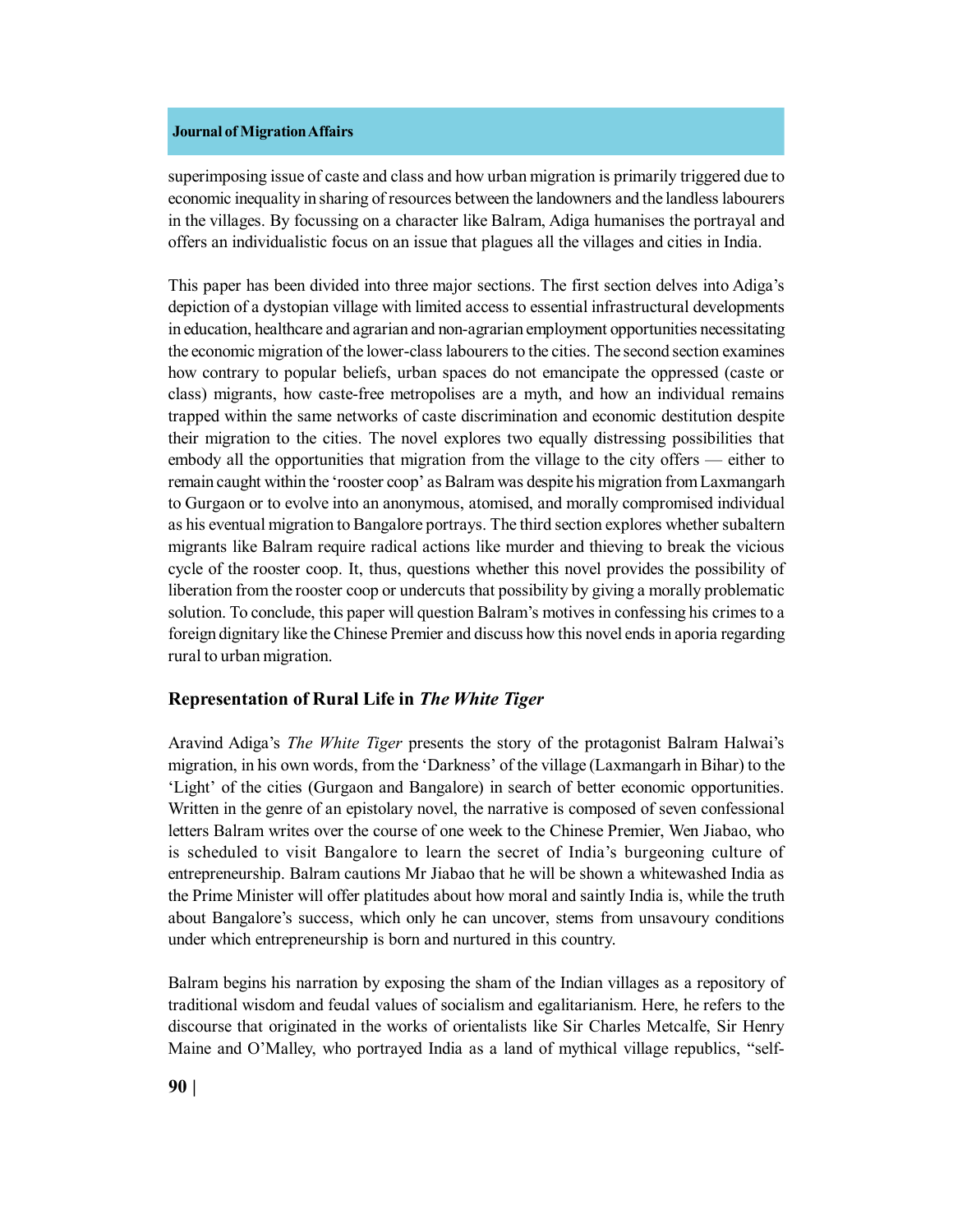contained, inwardly turned communities consisting of cooperative communal agents" (Inden 1990, 132), which was then perpetuated by nationalists like Rabindranath Tagore in 'Swadeshi Samaj' (1904) and M.K. Gandhi in *Hind Swaraj* (1909), eventually becoming a dogma. Balram disputes this discourse by portraying his native village Laxmangarh in Bihar, which is dominated by four feudal landlords who between themselves had divided the natural and man-made resources and would charge the villagers exorbitant fees to use them (Adiga [2008] 2017, 24-25), thus breaking the mirage of the village as a space of "anti-consumerism" (Nandy 2001, 13). He contests that lack of proper employment, agrarian or otherwise, makes the village a site of 'darkness' for the landless labourers and forces them to seek jobs in the cities. Unable to pay the landlords, Balram narrates how he has seen the men of his village leave their families behind each year to go to Delhi, Calcutta and Dhanbad to eke out a living. Since they had left their families behind and did not have the resources to make the migration permanent, they would return to their villages before the monsoons, "leaner, darker, angrier, but with money in their pockets" (Adiga [2008] 2017, 26). He also notices a similar pattern of migration when he was himself migrating to Delhi as a driver and remarks that the roads were choked with buses and jeeps, "bursting with passengers who packed the insides, and hung out the doors, and even got on the roofs. They were all headed from the Darkness to Delhi. You'd think the whole world was migrating" (ibid., 111). Thus, without aestheticising or romanticising the correlation between economic limitation and urban migration, Balram dives straight into the inner contradictions and tensions in the villages, which trigger this escalation in the economic migration from the villages to the cities. He also highlights that much of the labour migration in India is circular in nature because of the limited social and economic opportunities at host localities, which forces the migrants to return to their home territories during the lean periods, thus trapping them within the same impoverished circumstances both at the host locations and home territories.

Apart from the failure of the rural economy to provide a livelihood to the landless and unskilled labourers, Balram also highlights the apathetic state of the educational institutions in the rural areas. He begins his series of letters by calling himself "half-baked" (ibid., 10) because despite showing academic brilliance, he and his brother Kishan had been pulled out of school and made to work at a tea stall. Even when they used to go to school, their inebriated school teacher would not teach anything in class. Additionally, the teacher used to steal the government money allocated for students' lunches and uniforms, justifying his behaviour with the excuse that he had not been paid for six months (ibid., 33). When Balram speaks of his and his brother's penurious childhood, he speaks on behalf of all the poor children in the country who are routinely denied education and made to work in fields or small shops and factories to support their families (ibid, 10-11). Considering that the majority of the children still live in the villages and small towns of India, this situation becomes doubly problematic because lack of education or marketable skills puts the rural children at a distinct disadvantage in the labour market.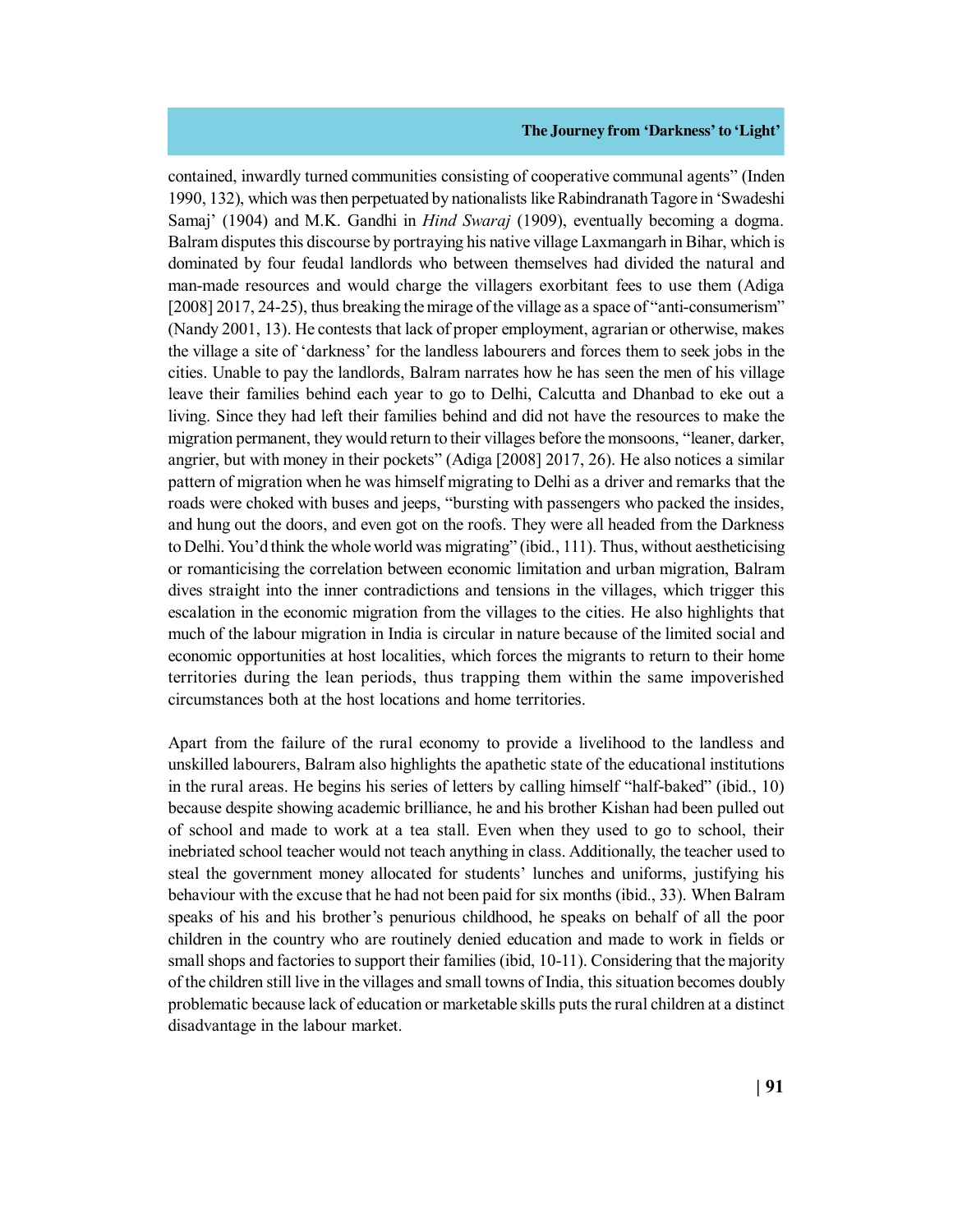Through his narrative, Balram also unveils the endemic corruption in the public healthcare sector in rural communities. He recounts his father's miserable death from tuberculosis, a disease that only afflicts the poor (Jeffries 2008). Balram observes that although there is no hospital in his village, "there are three different foundation stones for a hospital, laid by three different politicians before three different elections" (Adiga [2008] 2017, 47). The government hospital where Balram and Kishan take their father to was in another town, housed in a dilapidated building where countless ill and injured people were sitting on the floor, waiting for a doctor to arrive. The doctors had paid off the corrupt politicians to secure the government jobs and consequently ignored the government hospital while they minted money at the private hospitals (ibid., 49-50). Balram's father died without ever being attended by any doctor. Here the problem of corruption is twofold –– because the doctors had spent an enormous amount of money on their education and bribed the politicians to secure a government job, and, in turn, they had become corrupt to recoup the money spent. Secondly, as seen in the case of the school teacher and assumed in the case of the absent doctors, they were not paid their salaries on time, forcing them to resort to corruption, presumably because the private sector pays well and on time.

Balram calls the villages 'Darkness', " a place where necessities such as clean water, a home, money and health are routinely snatched away by the wealthy, who live up there in the Light" (Adiga quoted in Rushby 2008). Every election, they were promised electricity, running water and reforms to fight malnutrition in the children, but after the elections, all they got were defunct electricity poles, broken water taps and deaths of malnourished children suffering from various deficiencies (Adiga [2008] 2017, 19-20). Balram argues that nothing improves in the country, especially in the rural areas, due to rampant corruption and the mockery of democracy that the political parties make in every election. Balram calls it a "disease" that "makes people talk and talk about things that they have no say in... like eunuchs discussing the *Kama Sutra*, the voters discuss the elections in Laxmangarh" (ibid., 98). Widespread illiteracy, criminalisation of politics, communal politics, evading code of conduct through money laundering and muscle power, the politicisation of the police and booth capturing are common phenomena witnessed in every election in the 'Darkness' (ibid., 96-102). Balram could do nothing but describe it as "*a fucking joke*" (ibid., 102) because even though he had been a fugitive for more than a decade, someone had still been casting a vote in his name in every general, state and local election. He says, "I am India's most faithful voter, and I still have not seen the inside of a voting booth" (ibid., 102). Khor argues that when elections are engineered in the rural areas by the corrupt parties to remain in power, the "poor Indians are excluded from access to real political power, civil society organizing, and even legal justice" (Khor 2012, 47). Thus, through Balram's story, Adiga exposes the failure of the government infrastructure and the institutions, the pervasiveness of government corruption, and the faults of a class structure that restricts social mobility in the villages, creating multiple 'push factors' which necessitate economic migration of the lower class labourers to the cities.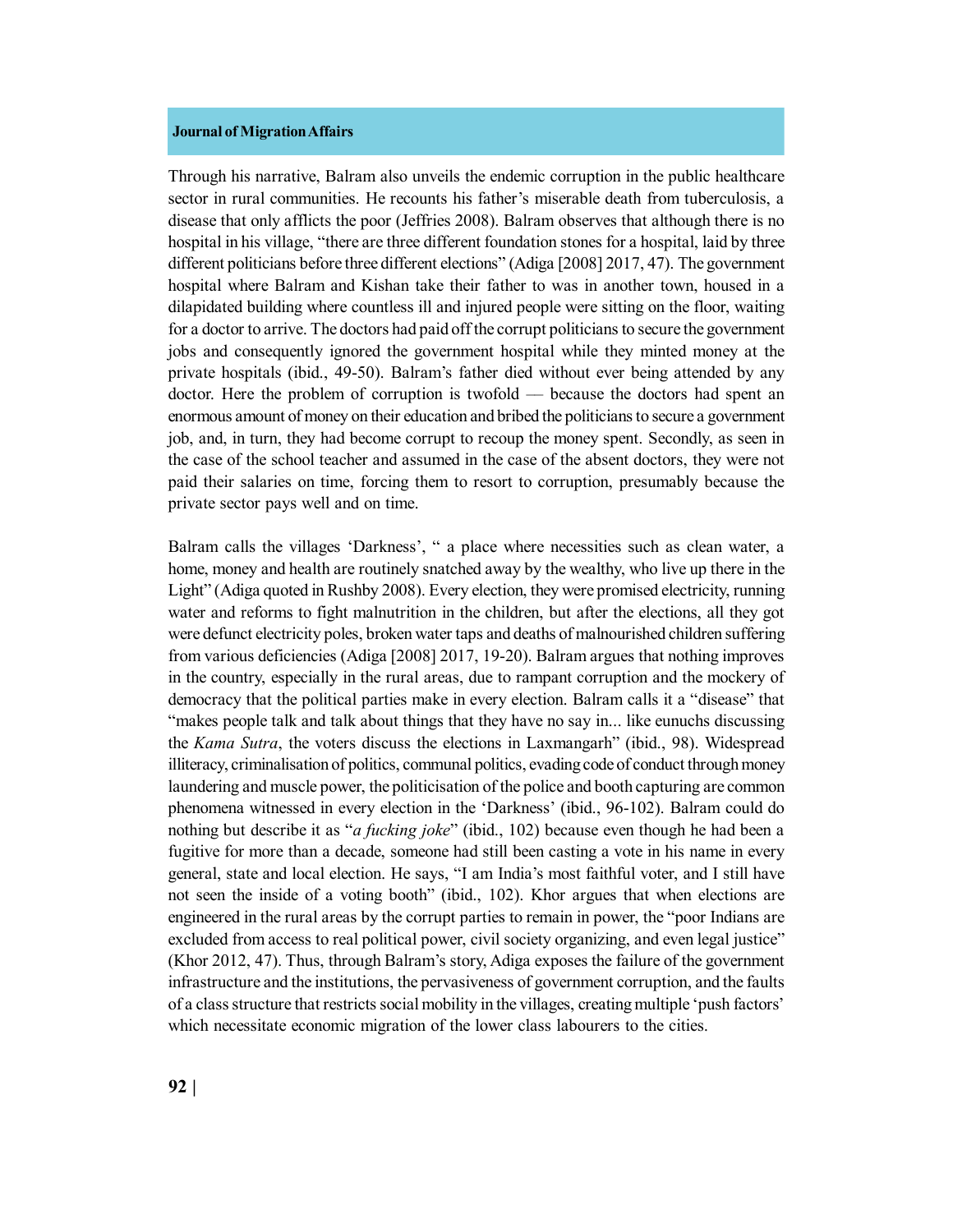Balram also tries to weave in the complexity of the caste system to justify his lower-class status. Traditionally he belonged to the caste of 'Halwais', sweet-makers by profession and, therefore, both Balram and Kishan were able to find jobs in the tea shops in Laxmangarh (Adiga [2008] 2017, 63). However, when Balram wanted to be a driver, he could not find anyone willing to teach him (ibid., 56). He ruminates on his destiny to be a "human spider" all his life, crawling on the ground beneath the chairs and tables and doing menial cleaning jobs at tea shops (ibid., 51). Anybody who heard his family name could precisely place him in the social hierarchy, and so he equals caste with destiny and rhetorically questions why he was cheated out of his destiny: "My father's father must have been a real Halwai, a sweetmaker, but when he inherited the shop, a member of some other caste must have stolen it from him with the help of the police. My father had not had the belly to fight back. That's why he had fallen all the way to the mud, to the level of a rickshaw-puller. That's why I was cheated of my destiny to be fat, and creamy-skinned, and smiling" (ibid., 63-64). He argues that in the old days of a rigid caste system, social identities were fixed, and everyone was "in his place, everyone happy" (ibid., 63). According to Balram, the end of the British rule brought chaos to the organised "zoo" and turned it into a "jungle", and a multitude of castes was split into two primary groups: the rich and the poor, "Men with Big Bellies, and Men with Small Bellies" (ibid., 64), with jungle law replacing the zoo law, "eat — or get eaten up" (ibid., 64). However, because the caste identity affiliations were no longer meaningful in the "jungle", it could easily be traversed by violence, like he was denied his destiny to be a sweet-maker.

Balram's ruminations on the caste system to justify his lower-class status are ironic. He is privileged to be ignorant about the sufferings of others under the caste system. Despite Balram trying to debunk the myth of the ideal Indian village throughout his narrative, he also falls into the same trap Ashis Nandy calls "village of the imagination" (Nandy 2001, 13) by assuming that everyone was happy in the bygone days because they had their caste occupations marked out for them since birth. Raymond Williams cautions against believing in such generalisations, calling these "golden age epochs … against which contemporary change can be measured" as faulty perceptions, one that has no historical reference (Williams 1973, 35). Paradoxically, Balram had three occasions where he could have realised his so-called destiny to be a sweet-maker, but in each of the circumstances, he chose to be someone else –– a driver at first and then the owner of a taxi service and finally a real estate proprietor – – only because it paid better and was a more respectable vocation. Thus, his desire for social and economic mobility far outweighed his need to confine himself to his village and his caste occupation.

## **Critique of Urban Life in** *The White Tiger*

To theorise that migration from rural to urban spaces emancipates the oppressed (caste or class) village folks would be a naïve assumption. In an interview, Adiga claims that although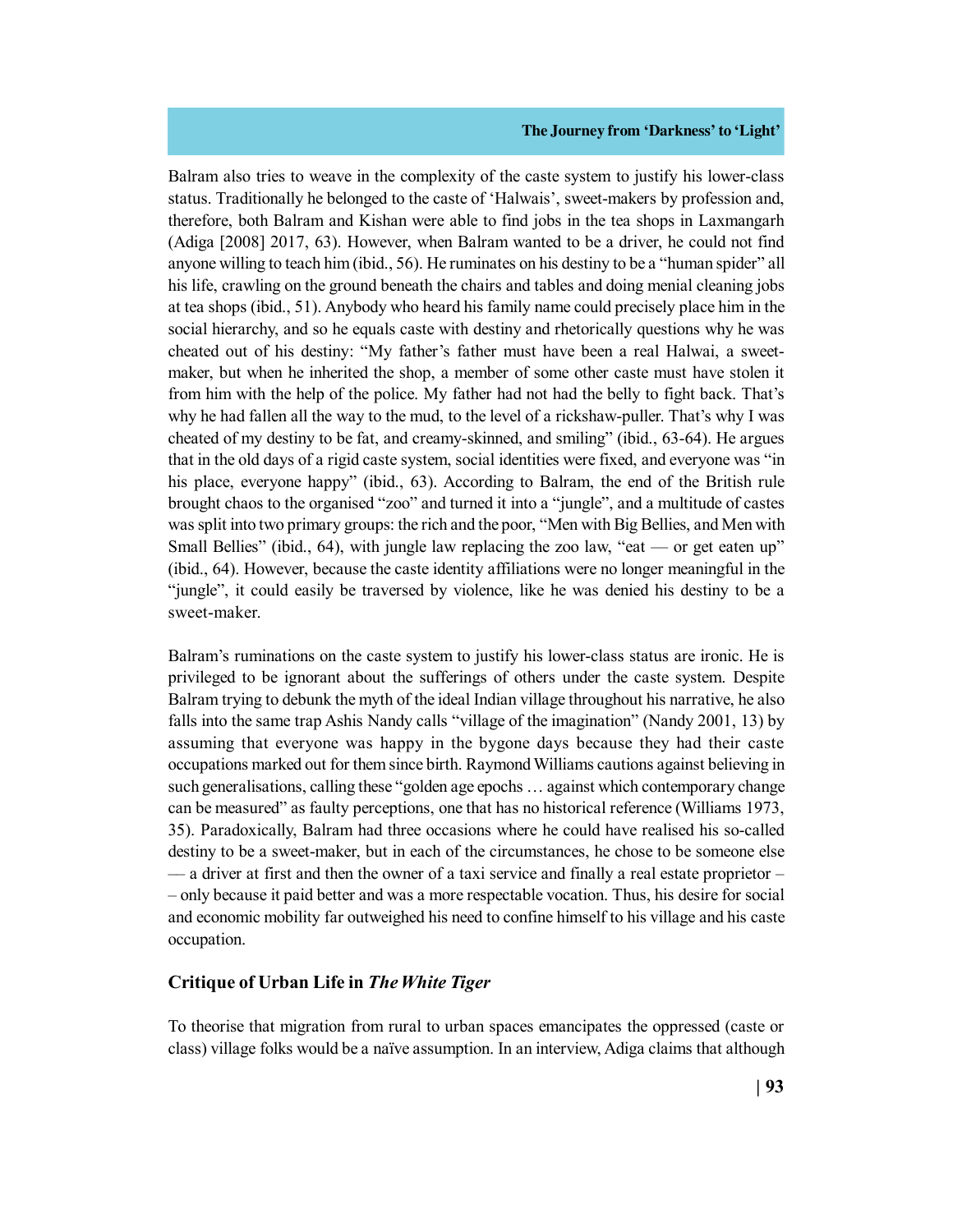the advent of industrialisation, technological modernisation, and globalisation has made the Indian society more fluid regarding economic and social mobility, the traditional family unit residing in the rural areas is still the reason caste and class exploitation is perpetrated in both rural and urban setups, a phenomenon he calls "the rooster coop" (quoted in Sawhney 2008).

Balram explains the "rooster coop" as a strategy of social control which ensures that the poor never rise against their enslavers, primarily through the exercise of physical coercion and threats of violence against the family members. In this metaphor, roosters in a coop watch the other roosters get slaughtered but are unwilling to rebel and break out of the coop. Here, the butcher represents the rich while the roosters represent the poor. Balram calls the roosters guarding the coop a society of people complicit in their servitude, aware they are waiting for the axe yet unwilling to escape (Suneetha 2012, 173). He argues, "here in India, we have no dictatorship. No secret police. That's because we have the coop" (Adiga [2008] 2017, 175). This method of social control is so successful, Balram continues, that the poor will refuse the very keys to their freedom in favour of perpetual servitude. He says, "Never before in human history have so few owed so much to so many, Mr Jiabao. A handful of men in this country have trained the remaining 99.9 percent — as strong, as talented, as intelligent in every way — to exist in perpetual servitude; a servitude so strong that you can put the key to his emancipation in a man's hands, and he will throw it back at you with a curse" (ibid., 175-76). Membership in the "99.9 percent" is a mark not of social power through mass solidarity but of perpetual enslavement and ideological control through the concentration of wealth (Shingavi 2014, 11). Balram's narrative points out that the trustworthiness of the servants and their acceptance of the caste system as preordained and predestined has always been, and still is, the backbone of the Indian economy because servants rarely aspire to replace their masters, thus making the system stable (Adiga [2008] 2017, 175). As a matter of fact, exploitative recruitments based on caste and kinship networks were the reason Balram gained his first chauffeuring job at the Stock's house at Dhanbad, facilitating his migration from Laxmangarh to Dhanbad.

Through this novel, Adiga demonstrates how "corruption, lack of health services for the poor and the presumption that the family is always the repository of good" have been holding India back from realising its true potential (quoted in Jeffries 2008). He, therefore, posits a hypothetical situation in his novel where one man is able to break out of the family-induced servitude and makes 'the white tiger' within Balram "spill a little blood" on his way to attain that freedom. Adiga says,

"For Indian readers, one of the most upsetting parts of that break-out is that Halwai casts off his family. ... In India, there has never been a strong central political control, which is probably why the family is still so important. ... But the family ties get broken or at least stretched when anonymous, un-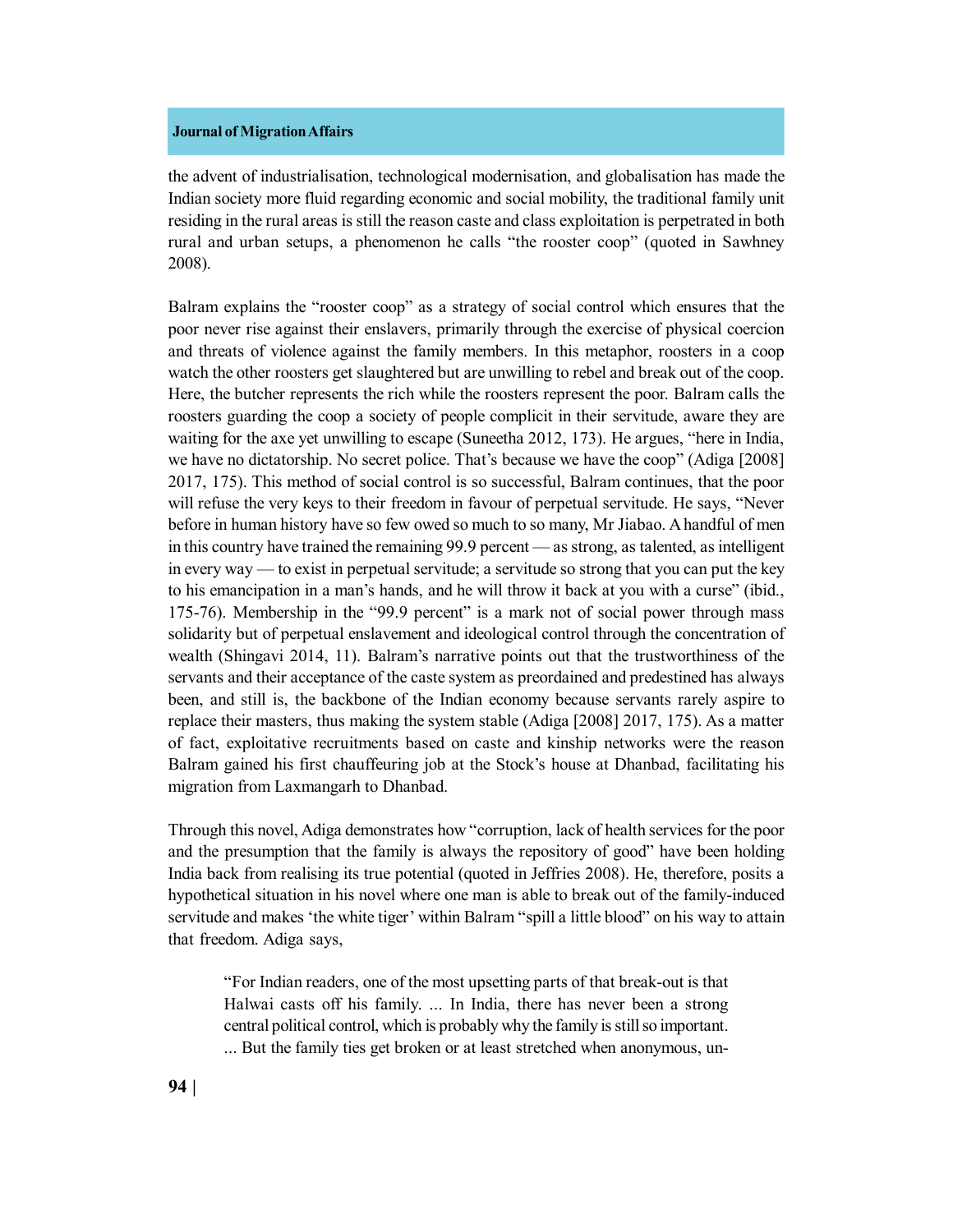Indian cities like Bangalore draw people from the villages. These are the new tensions of India, but Indians don't think about them" (quoted in Jeffries 2008).

The mention of Bangalore as an "un-Indian city" echoes Sujit Banerji's sociological study where he investigates why the growing urban areas, like Bangalore, are not considered part of the "real" India (Banerji 1969, 431). Balram is eventually able to break out of the rooster coop when he migrates to Bangalore to become that anonymous and atomised urban migrant as predicted by Nandy because he is unlike any other internal migrant witnessed in literature, and that makes him an exception to the old migrant class. P. Suneetha asserts that before Adiga, other Indian English novelists like Mulk Raj Anand and Raja Rao had depicted the "authentic" village life and its inhabitants differently, portraying them as people whose "lives derived meaning from their identification with temples, rivers, hills, mounds and markets, a peasant sensibility expressed in a style unique to Indian fiction" (Suneetha 2012, 163). Adiga challenges the authenticity of such a portrayal through Balram's homecoming. The first time Balram drives back from Dhanbad to Laxmangarh for an excursion desired by Ashok, all he sees in his village are the broken roads, undisciplined drivers, the generic marketplace selling generic household items and small children enamoured by big cars (Adiga [2008] 2017, 81). Instead of getting poignant about the time he had spent with his father on the Black Fort, he repeatedly spits at it, casting off any relations he had with that place. Unlike Ashok, who was sent away to study abroad in his childhood, Balram was born and brought up in this village, yet he sees it with an unexpected impassiveness.

The excursion from Dhanbad to Laxmangarh marks the beginning of Balram's severance from his rooster coop. Born to a rickshaw-puller father and a sickly mother who soon passes away, Balram's childhood was scarred by the indifference shown by his family members towards him and his parents, and as soon as his father passes away, he cuts the proverbial umbilical cord with his family (ibid., 13-14). He imagines himself to be the Devil, who one day decides not to give in to his servitude to God and rebels against Him by cutting off all ties with his family (ibid., 86-87). He says, "... *the Indian family*, is the reason we are trapped and tied to the coop. ... only a man who is prepared to see his family destroyed — hunted, beaten, and burned alive by the masters — can break out of the coop. That would take no normal human being but a freak, a pervert of nature. It would, in fact, take a *White Tiger*" (ibid., 176-77). Balram understood that his family's relationship with him was purely monetary, and this is highlighted thrice in the text –– firstly, with no sustainable agrarian income of their own, Balram realises how much his family depends upon the remittances sent by him (ibid., 84). Secondly, his grandmother's repeated requests to him to get married is also geared towards two ends: dowry and further entrapment in the rooster coop. However, Balram refuses to send money home or get married because he knows that emotional attachments with his family would only tie him down. He reasons that the desire to be a servant was inbred within him so profoundly that he would have passed it on to his children (ibid., 193). Thirdly, instead of trying to save him, his grandmother strikes a deal with the Stork and even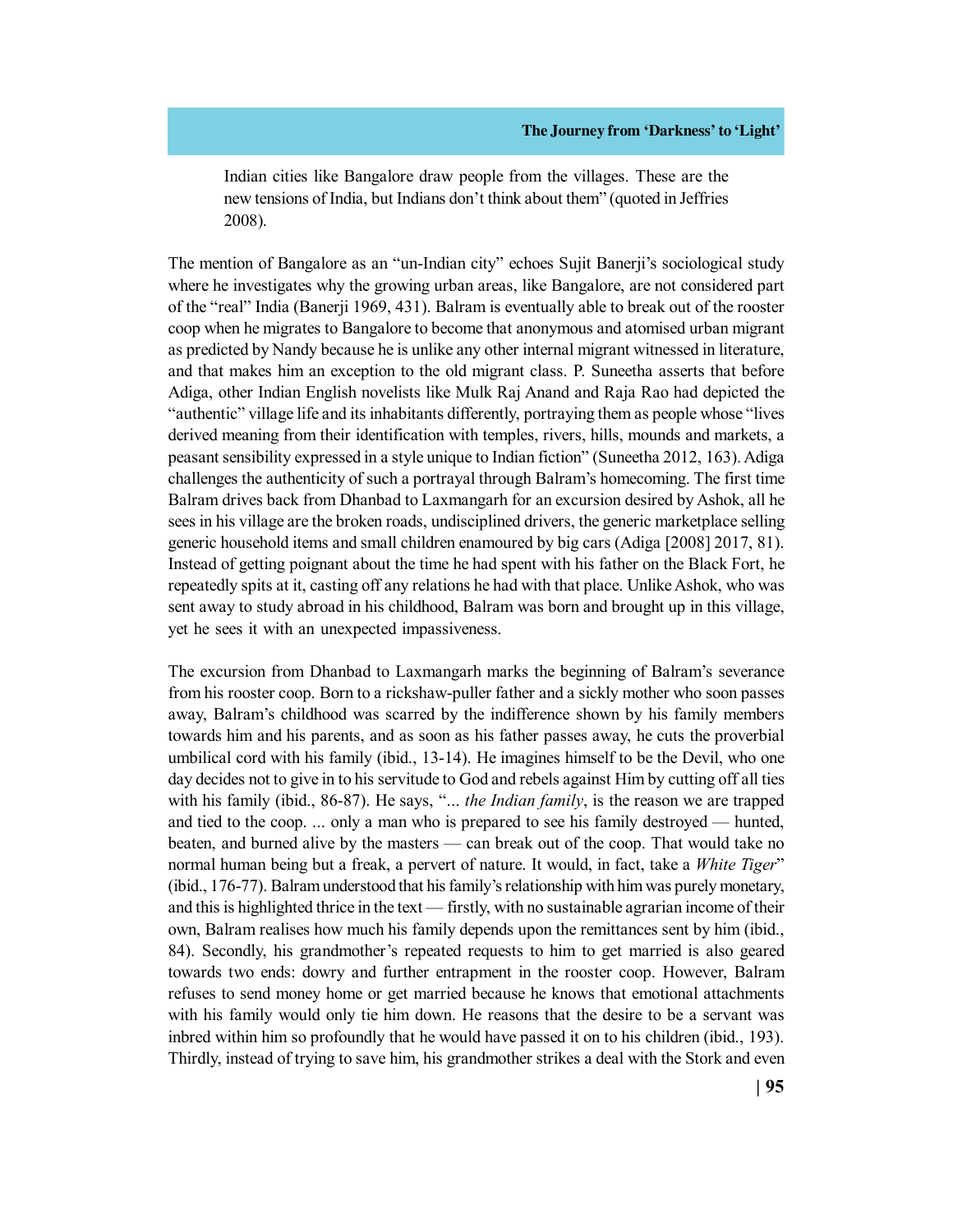agrees to be a witness when they try to pin Pinky's drunken hit-and-run case onto him (ibid., 168). Balram gets enraged when he realises that his family only cares about money, so he cuts himself off from them and, by extension, the vicious cycle of birth-poverty-death that the rooster coop protects. His inherent mistrust of the family structure allows him to break out of the moral foundation imposed by the rooster coop, which the other migrants cannot.

Balram feels revolted by the system of servitude and wants to break away from it because it takes away the dignity of human beings. Instead of employment being a contractual exchange of labour with remittances, servitude requires the servant's compliance at all times, more so if they belong to the lower caste/class. For instance, although Balram was trained for his occupation, he had to appease his masters with affability and suitable lowliness of his caste to gain employment (ibid., 64). He also had to pretend to be an abject subject who could not take any salary from them in return for services rendered because the Stork was a landowner and had a right over the labours of everyone in his village. Bridget Anderson argues that when domestic employment is construed as a form of kinship and family obligation, it "weakens the worker's negotiating position in terms of wages and conditions — any attempt to improve these are seen as an insult to the 'family' and evidence of the worker's moneygrubbing attitude" (quoted in Tickell 2015, 160). In exchange for food and housing, Balram was expected to cook, clean, bathe their two dogs, do household chores, and massage the Stork's feet even though he was only hired and paid for a driver's position. As Balram explains, "in India — or, at least, in the Darkness — the rich don't have drivers, cooks, barbers, and tailors. They simply have servants" (Adiga [2008] 2017, 68). The same routine was also followed in their Gurgaon home, where Balram was expected to cook, clean and perform other household chores. On Pinky's birthday, Ashok gets Balram to serve them in Air India Maharaja's costume, transforming him into a human version of one of India's oldest commercial brands of deferential service (Tickell 2015, 160). Balram tells the Chinese Premier that he does not envy the rich in America or other European countries because "they have no servants there. They cannot even *begin* to understand what a good life is" (Adiga [2008] 2017, 176). Physical violence was also an accepted part of the deal, as the Stork would often hit Balram instead of instructing him (ibid., 71). When asked by Ashok if it was required to beat the servants, Stork replied: "They expect it from us, Ashok. Remember that — they respect us for it" (ibid., 72). Unfortunately, the Stork was not far from the truth. Two incidents in the text prove that the master and the servant were made from the same mould. In the first instance, when Ashok hits Pinky for the first time, Balram remarks, "About time you took charge, O Lamb-that-was-born-from-the-loins-of-a-landlord" (ibid., 155). In the second instance, when Ashok realises that Pinky has left him and Balram had driven her to the airport, he tries to strangle Balram and push him off the parapet of his 13th-floor apartment, but Balram simply remarks, "the landlord inside him wasn't dead, after all" (ibid., 182).

For most of his life, Balram was held back by his socially conditioned servile mentality and believed that if he served his master loyally, his master would take care of him and protect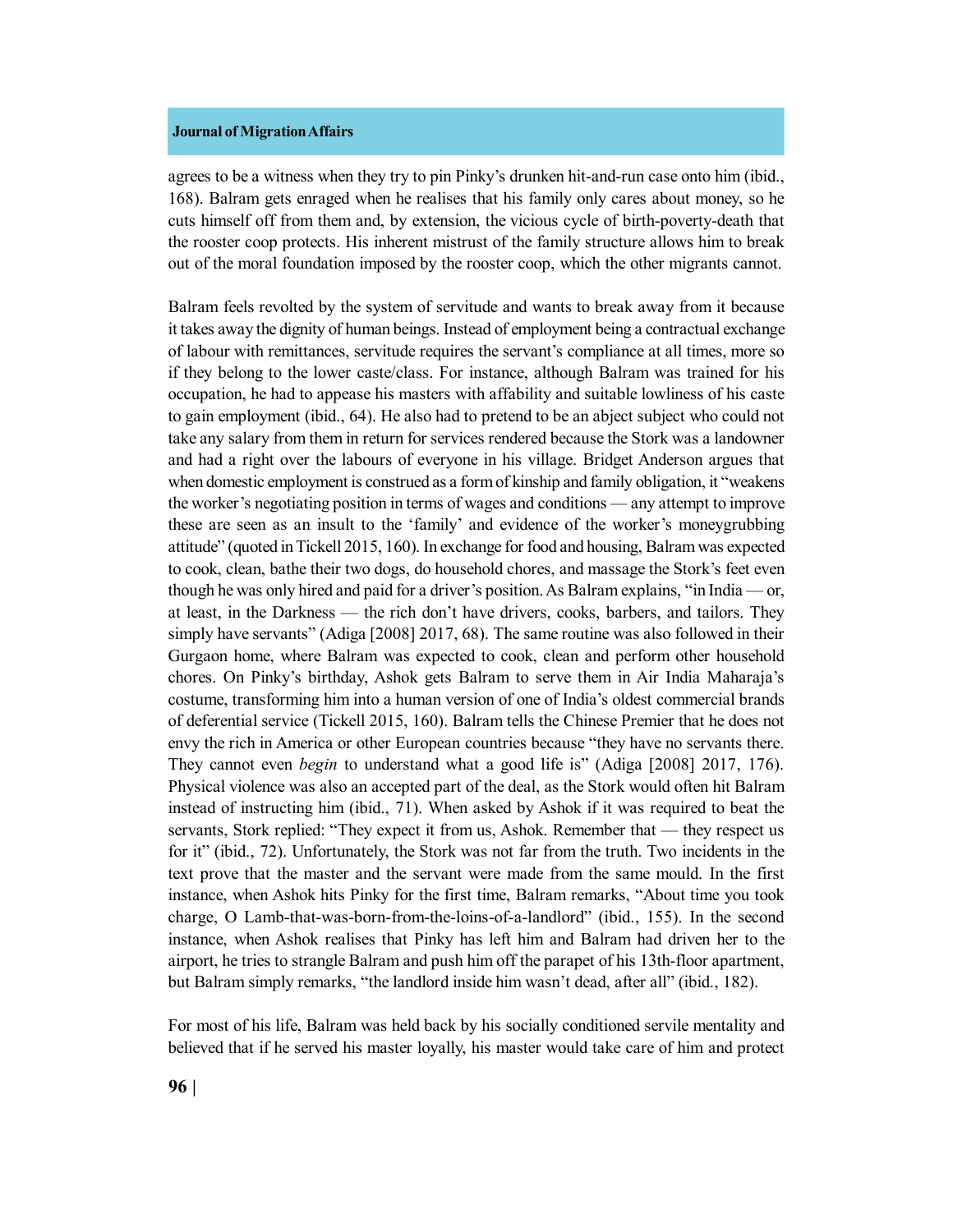him in return (Khor 2012, 44). He had made himself indispensable to them, not just by following their commands but also by never leaking any gossip about the family, protecting their reputation even at the cost of being ridiculed. The remark made by the other drivers in Gurgaon that he was "loyal to the last. They don't make servants like you anymore", in reality, points toward his servile mentality (Adiga [2008] 2017, 183). It takes Ashok visiting his living quarters in Dhanbad to make him realise the miserable condition he used to live in, and only when he starts looking through the eyes of the rich that he recognises how enslaved to poverty his mind and body were (ibid., 78-79). He compares himself to Hanuman, carrying his master and mistress Ram and Sita (ibid., 46), and calls Hanuman the "favourite god in the Darkness" because "he is a shining example of how to serve your masters with absolute fidelity, love and devotion" (ibid., 19) and notes with dismay that with such "kinds of gods ... foisted on us, ... understand, now, how hard it is for a man to win his freedom in India" (ibid., 19). He exposes how religion protects the caste and class system and solidifies the rooster coop.

However, in return for his servility, Balram soon learns that his masters, including Ashok, only care for themselves. After being called a "part of the family" (ibid., 165), Balram is asked to take the blame for Pinky's drunken hit-and-run, and he begins to understand how the master class has fattened itself at the expense of the servant class (Khor 2012, 44). He explains that "the jails of Delhi are full of drivers who are there behind bars because they are taking the blame for their good, solid middle-class masters. We have left the villages, but the masters still own us, body, soul and arse" (ibid., 169). Instead of protesting, the driver's family also enjoys the compensation given by the employers and brags to everyone how loyal and steadfast the driver is, which further helps other members get jobs. Even the police and the judiciary are corrupt and are in on the scam, paid handsomely to ignore the discrepancies in the cases. Again, the driver has no say in this because he fears for his family, just like Balram did (ibid., 177). Nandy articulates that it is in the "political psychology of the city" to offer "anonymity and atomisation" to all its migrant workers (Nandy 2001, 12). Nandy saw urban migration as "a cultivated forgetfulness" (ibid., viii), "a radical and legitimate rejection of the village as that part of one's self which had outlived its utility" (ibid., 12). Raymond Williams also says that the city "vends a dream of total freedom" (Williams 1973, viii) from the "village as a self" (ibid., 13). However, my contestation is that caste free metropolises are a myth because of the family structure which still resides in the villages and keeps migrants enslaved to the rooster coop. Balram also contests this claim because even while living in the city, the people know his caste, ancestral profession and native village once he tells his family name. This is precisely the reason he adopts the upper-caste name of Ashok Sharma in Bangalore, both as a nod to his previous employer and to his previous caste identity, which he wanted to shed.

Apart from the rooster coop, migrants like Balram also face several other infrastructural difficulties in the cities. When he speaks about Delhi, he mentions the pollution and the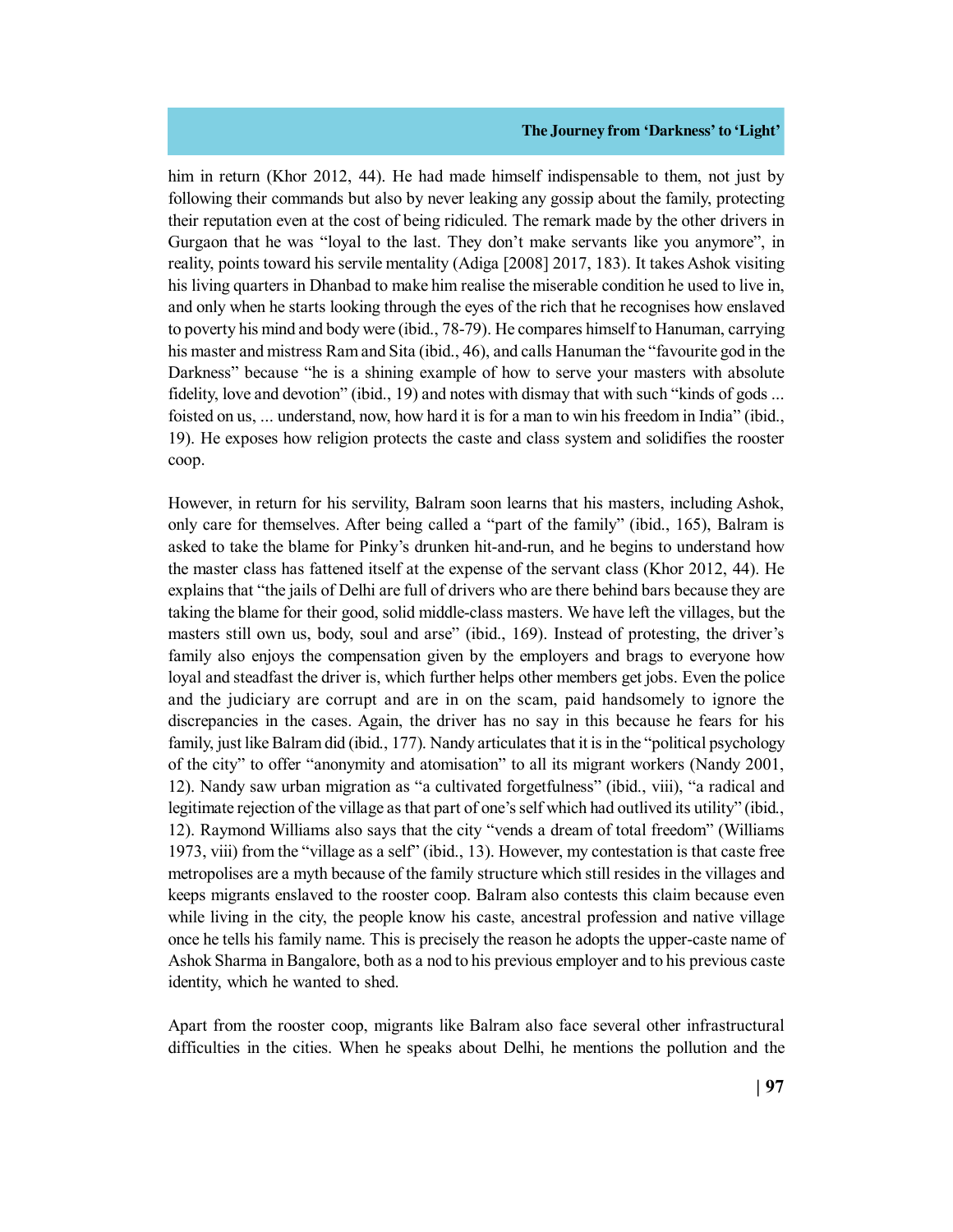filthiness of the city space (Adiga [2008] 2017, 133-34), the constant construction work everywhere (ibid., 157) and the sight of thousands of homeless people who have migrated from the Darkness in anticipation of a good life but were now living on the streets or under the flyovers and bridges, in conditions worse than what they had lived in the Darkness (ibid., 119-120). Those constructing the rich's houses, malls and office spaces lived in slums beside the sewage and sewer lines (ibid., 260). Balram acknowledges two cities living simultaneously within Delhi, "inside and outside the dark egg" of an air-conditioned car (ibid., 138). The two Indias that Balram talks about consist of "one third-two thirds" divide, i.e. one-third of the rich controlling the two-thirds of the poor (Khor 2012, 46). He compares this divide with his dual life –– although he resided in the "*modernest* suburb of Delhi" (Adiga [2008] 2017, 122) inside one of the poshest apartment buildings, his life was more miserable than the homeless vagabonds of the city. This is because of the inhumanely designed servants' dormitories in the basement of the buildings where the masters live. With cramped spaces and shared bedrooms and bathrooms, the urban servants, who are mostly migrant workers from the hinterlands, find it challenging to make a home of their own (ibid., 130-132). There are no provisions for them to bring in their families, nor are they allowed to go home frequently. They are expected to be available at all times at the beck and call of their masters, till the end of their lives or until they are dismissed due to old age or disability (ibid., 130). Moreover, the servants and the drivers are invisible figures, and the rich are mostly oblivious to their hardships. Balram voices the dreary occupation of the waiting drivers when he says that sleeplessness, boredom, incessant mosquito bites and discomfort due to extreme heat or cold temperatures are just some of the daily problems faced by them (ibid., 124), and having nothing to do for hours makes "drunks of so many honest drivers" (ibid., 149).

In the absence of personal space, the servants' quarters and the parking lots of the malls or offices (where the drivers wait) replicate the functionality of a slum for the drivers/servants. Ashis Nandy describes a slum in the city as something caught between "trying to re-invoke a remembered village under different guises" (Nandy 2001, 20) and accepting it "as a new home, from within the boundaries of which one has the privilege of surveying the ruins of one's other abandoned homes" (ibid., 25). The roadside slums, as well as the servants' quarters, then become a ghetto for the poor migrants belonging to one particular caste or region or language group, dreaming of an imaginary return to their villages (ibid., 20) whereas also acknowledging the fact that there is nothing left to return to in the village (ibid., 72-73). Nandy calls this dilemma "an urban psycho-geography" (ibid., 74) in which the city and the slum are seen as "the location of homelessness forever trying to reconcile non-communitarian individualism and associated forms of freedom with communitarian responsibilities" (ibid., 25). Nandy further argues that "the city's promise of freedom also camouflages a certain heartless, inhuman impersonality, casual cynicism, and persistent quiet violence" (ibid., 72-73), something we notice in the drivers' interactions with each other. The servants' quarters and the parking lots of malls or offices are the only places where the drivers are free to be themselves and are not under the constant scrutinising gaze of their masters. They spend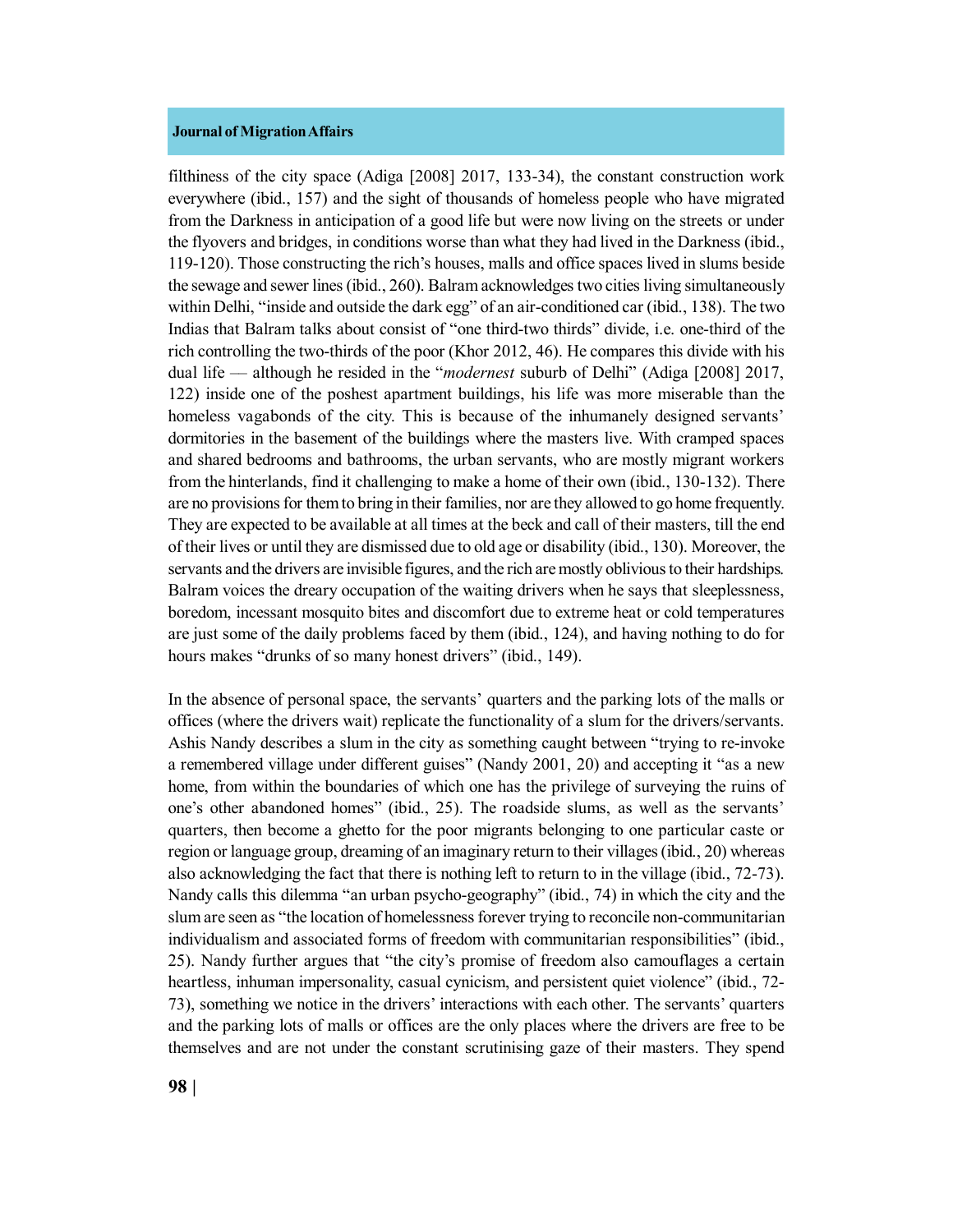their time reading trashy magazines, gossiping about their masters and mocking/ridiculing any new driver, which makes Balram compare them to a dog who is loyal to its master but vicious towards other dogs, saying, "we attack anyone who's familiar" (Adiga [2008] 2017, 130). Thus, he concludes that it was the rooster coop mentality that was at work here –– servants pulling down other servants by keeping them "from becoming innovators, experimenters, or entrepreneurs ... the coop is guarded from the inside" (ibid., 194). He identifies two kinds of underdevelopment that leads to inequality: the rich under-develop the poor, and the poor under-develop each other (Khor 2012, 46), and at the heart of this understanding is the rooster coop.

Balram detaching himself from the other drivers, both physically and socially, while waiting at the offices and malls, points towards his attempts to separate himself from anything that even remotely resembles his village community. Instead of idling away his time, he begins to improve himself by changing his appearance and mannerisms, fashioning himself after Ashok, and expanding his knowledge by reading English magazines. Additionally, instead of sharing quarters with the other drivers of his caste and class, Balram chooses social alienation. The room in which Balram chooses to stay is infested with cockroaches and mosquitoes, with unfinished flooring and cheap plaster peeling off the walls, but he values his privacy over social interactions with his community members (Adiga [2008] 2017, 131). In fact, in comparison to his living arrangements, the car he drives is more spacious and cleaner. These characteristics of Balram differentiate him from the other migrant drivers who would remain caught in the rooster coop their entire lives.

Balram's attempts to copy Ashok hint at his aspirations for upward social mobility, which ends in him taking Ashok's name in Bangalore, where he imagines himself metamorphosed into his previous master. While living in Gurgaon, he begins to mimic Ashok in his choice of clothes and shoes (ibid., 148-49) and of women (ibid., 233-235). He stops chewing *paan* and starts brushing his teeth with whitening toothpaste, and he also ceases to scratch his groin (ibid., 150). The primary impetus for these self-improvements was Pinky's criticism: "You're so filthy! Look at you, look at your teeth, look at your clothes! There's red *paan* all over your teeth, and there are red spots on your shirt. It's disgusting!" (ibid., 146). Because a member of the elite class is disgusted by these aspects, Balram identifies them as disgusting too (Khor 2012, 52). He wonders, "Why had my father never told me not to scratch my groin? Why had my father never taught me to brush my teeth in milky foam? Why had he raised me to live like an animal? Why do all the poor live amid such filth, such ugliness?" (Adiga [2008] 2017, 151). Such self-critique and self-questioning bring him farther away from his class, this time not just physically or socially, but mentally and emotionally as well.

However, Pinky's hit-and-run episode fundamentally changes his equation with his employers, especially after he sees how unconcerned they appear about condemning an innocent to prison, and so he declares a class war on them (ibid., 179-180). Pinky's remorse over her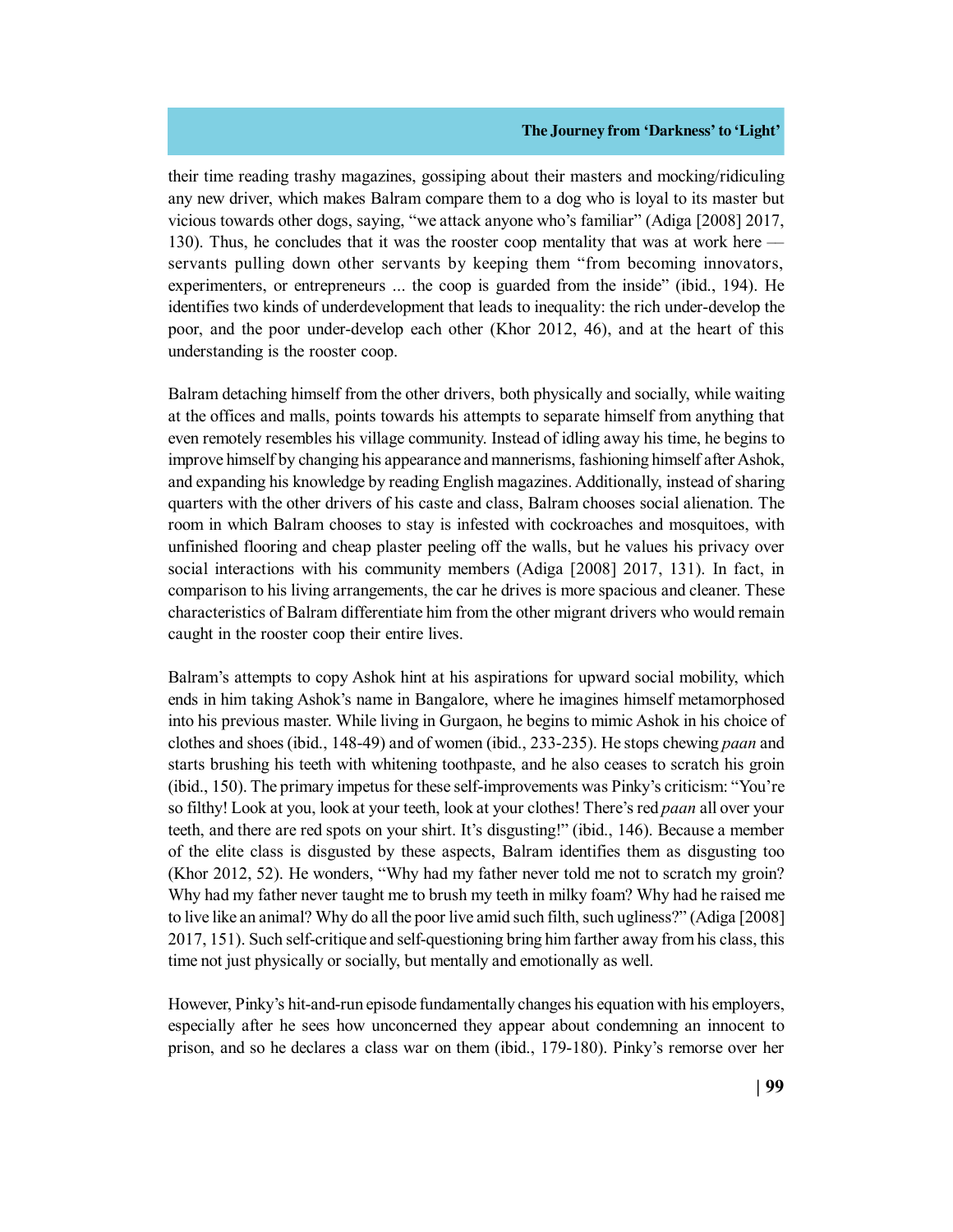drunken accident and her desire to compensate the victim's family (ibid., 180) makes Balram comment, "who would have thought, Mr Jiabao, that of this whole family, this lady with the short skirts would be the one with a conscience?" (ibid., 180). Still, he deems Pinky's parting gift of 4700 rupees as curiously inadequate because he imagines her withdrawing 10,000 rupees or at least 5000 rupees to give him, and then changing her mind at the last moment (ibid., 206). Similarly, when Ashok promises to take care of his wedding, and then instead of a 1000 rupee note, hands him just a 100 rupee note (ibid., 258), he decides that all the rich people owe him much more and that he needs to rebalance the scales by turning the tables on his masters (Khor 2012, 44). Pinky's departure, who is ironically dubbed as the 'moral centre' of the novel despite her involvement in the accident, fills Balram with a sense of painful betrayal and a primordial rage that allows him to break through his social programming of subservience and catalyses his transformation into the White Tiger. He begins to syphon petrol and inflate the cost of repairs to the car, sells empty whisky bottles to the bootleggers and turns Ashok's car into a freelance taxi (Adiga [2008] 2017, 230). The more he steals from Ashok, the more he realises that Ashok and his creed have always stolen from the poor like him. In his own words, he was growing a belly at last and becoming his own master (ibid., 231-32). Sankaran Krishna argues that the West is more prosperous than the non-West because it possesses the attributes critical for developmental success, especially the ability to act in "rational, self-interested ways to better one's own life", and Balram imbibes these attributes in Delhi (quoted in Khor 2012, 49-52).

Balram's determination to not let his lower class/caste status limit him fills him with a sense of righteous indignation that the subalterns like himself have lived to serve and enrich others (Khor 2012, 50). Balram's biggest coup was to slit Ashok's throat with a broken liquor bottle and steal 7,00,000 rupees meant to bribe the newly elected political party for further tax breaks. Along with Dharam (his nephew), Balram absconds to Bangalore, changes his name to Ashok Sharma and uses the stolen money as capital to start his taxi service for the outsourcing companies. He bribes the local police inspector to revoke the license of competing taxi services so that the companies hire his services and gradually builds his transport and real estate business.

The last stage of Balram's migration from Delhi to Bangalore also marks his ideological movement. When Balram becomes a capitalist himself, he replaces the exploitative feudal master-servant relationship with the contractual relationship between an employer and his employees based on mutual respect, trust and honouring of the contract by both the parties (Adiga [2008] 2017, 302). He perceives himself to be ethically and morally superior to his village landlords. As an entrepreneur in Bangalore, Balram finds he has the option, even the duty to be good, something he claims is impossible as a subaltern in Laxmangarh: "It's just that here if a man wants to be good, he *can* be good. In Laxmangarh, he doesn't even have this choice. That is the difference between this India and that India: the *choice*" (ibid., 306). The most significant instance of Balram's improved moral standpoint is when one of his taxi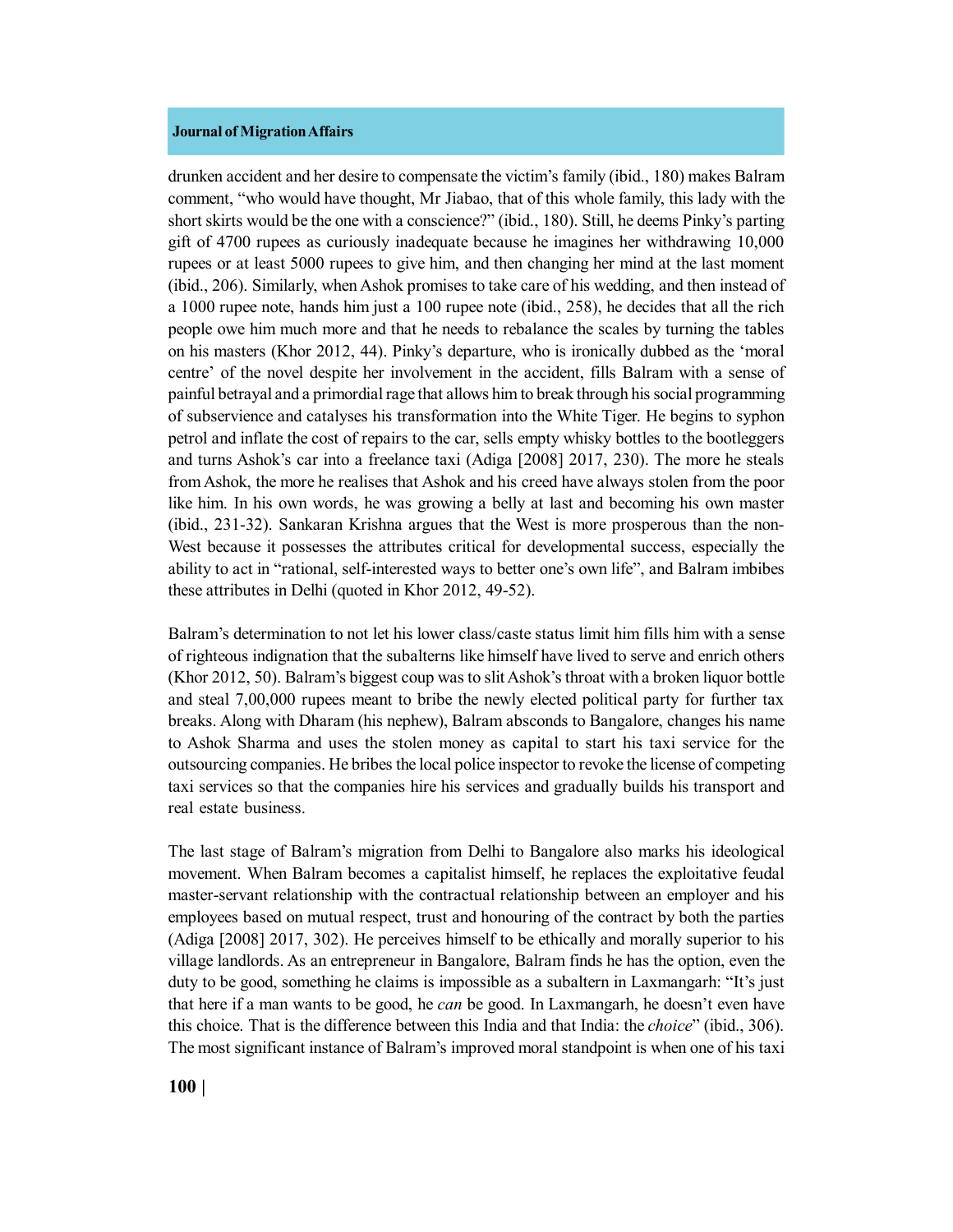drivers accidentally kills a boy on a bicycle. Although he bribes the police into blaming the victim and offers his parents monetary compensation, he never forces his driver to take the blame for him (ibid., 306-313). As his means of atonement and benevolence, Balram's method of corruption is monetary (Khor 2012, 57). Instead, he accepts the responsibility and offers himself for penance and atonement, and explains his actions in almost emotional terms: "But I had to do something different; don't you see? I can't live the way the Wild Boar and the Buffalo and the Raven lived, and probably *still* live, back in Laxmangarh. I am in the Light now" (Adiga [2008] 2017, 313).

# **The (Im)Possibility of Breaking the Rooster Coop**

Balram's memoir completes the trajectory of his migration from the 'darkness' of the villages where the necessities of life like education, healthcare and employment were denied to him, to the 'light' of the cities where he propelled himself out of his subalternism to gain socioeconomic and political agency. However, two pertinent questions are raised here: why does Balram choose this morally questionable and legally criminal trajectory and is this the only viable option for him to break the rooster coop? Evidently, Adiga thinks that the quicksand of caste and class cannot be traversed only through rural to urban migration but requires a drastic action like Balram's. He says: "There are lots of self-made millionaires in India now, certainly, lots of successful entrepreneurs. However, remember that over a billion people live here, and for the majority of them, who are denied decent health care, education or employment, getting to the top would take doing something like what Balram has done" (quoted in Jeffries 2008). In another interview, Adiga repeats:

"If you don't have English, an education, or healthcare, then how are you going to do something to transform your life? … The only transformation possible is a crime for someone like Balram, otherwise, he's going to be surrounded by fantasies, dreams and not make it out. Often life is so tough you just have to be brutal. … You need two things — a divide and a conscious ideology of resentment. We don't have resentment in India. The poor just assume that the rich are a fact of life. … But I think we're seeing what I believe is a class-based resentment for the first time" (qtd in Sawhney 2008).

Undoubtedly, Adiga believes that he could not have found a better solution for Balram's predicament since Balram's unrepentant declaration at the end of the novel tends to lend moral weight to both the author and his protagonist: "I'll say it was all worthwhile to know, just for a day, just for an hour, just for a *minute*, what it means not to be a servant" (Adiga [2008] 2017, 321). Adiga's rationalisation is sustained by Singhavi, who argues that Balram requires two symbolically dense murders to become an entrepreneur: "the murder of the employer (and therefore murder of the self-as-labourer) and the murder of the family (and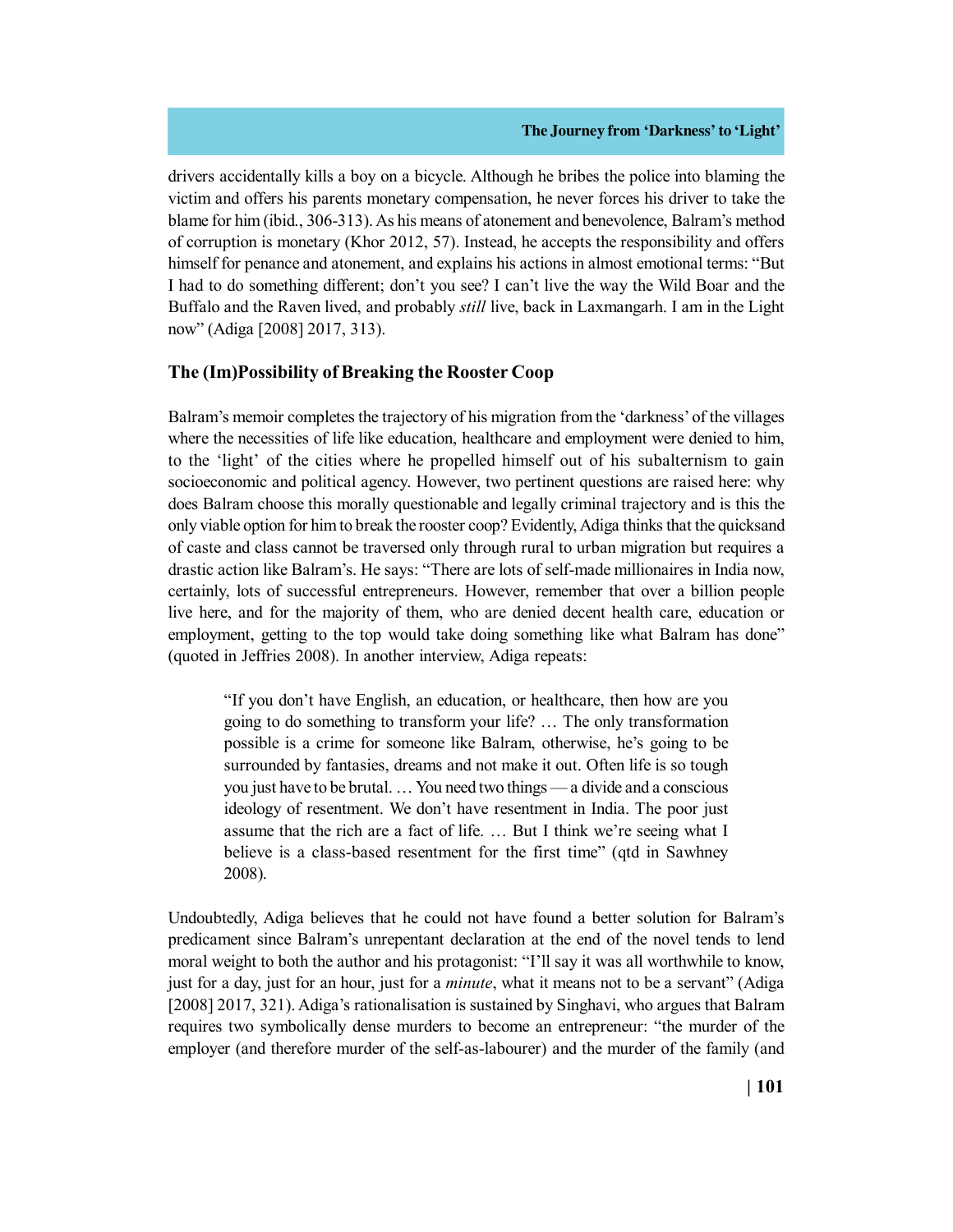thus murder of the caste-bound self)" (Shingavi 2014, 9). Thus, Balram needs to use the implicit threat against his family to steer his rage against his employer, and at the same time, he also needs his family to die so that he can escape the rooster coop of caste and class. Nevertheless, despite Balram's pretentions to be nonchalant about sacrificing his family in the process of elevating his social position, his obsession with extravagant chandeliers become the physical manifestations of his guilt: "I should talk a little more about this chandelier. Why not? I've got no family anymore. All I've got is chandeliers" (Adiga [2008] 2017, 117).

Balram finds his literary predecessor in Rodion Raskolnikov of Fyodor Dostoevsky's *Crime and Punishment* (1866), who epitomises Nietzchean *ubermensch*. Friedrich Nietzsche, in his book, *Thus Spoke Zarathustra* (1883-85), predicts the rise of a man he calls *ubermensch* (translated as "super-man" or "over-man") who will break the shackles of the traditional Christian "herd morality" and will construct his moral system, hence acting as a model for those who follow. Dostoevsky criticises this concept through his protagonist Raskolnikov who believes that he could liberate himself from poverty and perform great deeds if only he could acquire money and that certain crimes (even murder) are justifiable if they are committed to remove obstacles in achieving the goals of 'extraordinary' men like himself. Similarly, Balram also accepts that corruption has been infused into the fabric of society, that the everwidening gap between the rich and the poor can never be hedged, and that this great divide is exacerbated through the notion of caste, which further cripples those hailing from impoverished backgrounds. But he decides to utilise these impediments to create a classbased resentment that allows him to construct his system of morals and rationalise his choices because it helps him climb the social ladder. Thus, he claims that his civil war against caste and class disparities makes him the future of India, "I am tomorrow" (Adiga [2008] 2017, 6), the servant who breaks free to become the master who accepts some moral accountability.

This text builds up the argument that rural to urban migration indeed presents a possibility of liberation from the rooster coop. Balram could not have been able to break the rooster coop even after murdering and thieving if he had stayed in his village because, as we have seen earlier, his whole being was restricted to his racial affiliation. Therefore, Balram needed to migrate to a metropolitan city like Bangalore to shed his previous caste and class identity and begin anew. Cities afford anonymity and atomisation to migrants like him, something not possible in any village or small town, however distant from his own. On the other hand, the trajectory adopted by Balram to break free from the rooster coop is so morally problematic that it makes one question its pragmatism or replicability by others.

Moreover, after shattering the rooster coop, Balram finds himself in a moral and social vacuum, boycotted by his society. He becomes atomised to the point of absolute isolation. Desperation arising from such isolation makes him boast about his possessions because he lacks respectability in the community. Throughout the narrative, he seems to be hiding behind the shadows of physical darkness in his office since he has essentially bought his freedom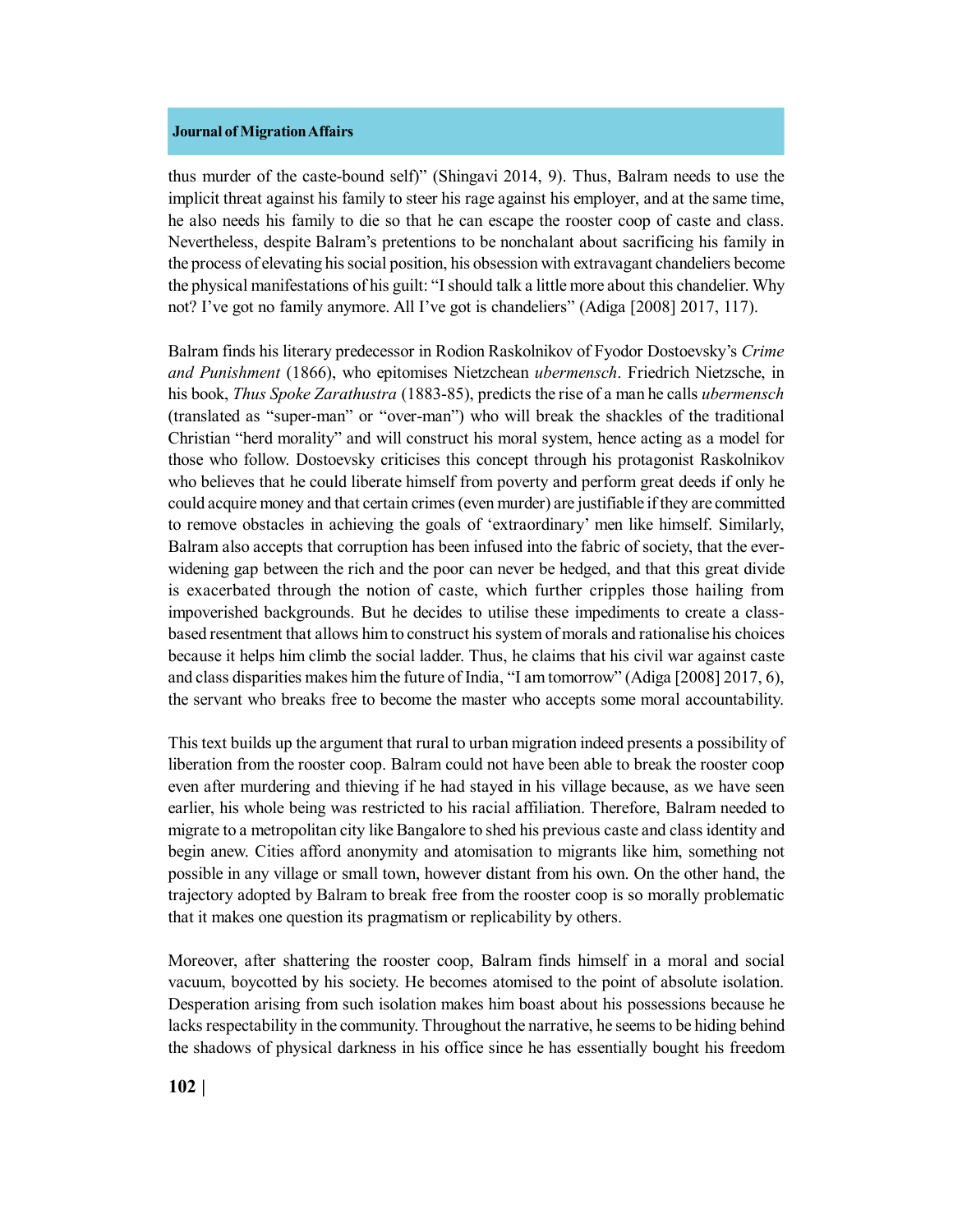through bribery and corruption. Even Raskolnikov is shown racked with disorientation, paranoia and disgust as he struggles with the guilt and horror of his actions. Eventually, he finds his redemption in Sonya's love and repents of his actions through his life sentence in the Siberian jail. However, Balram neither feels any shame nor finds any relationship to redeem him. He does not even repent upon the death of the young cyclist killed in a road accident by one of his drivers. Although he offers monetary compensation to the boy's family, in actuality, they receive no justice or retribution for the death of their son. Thus through his actions, Balram dehumanises familial relationships, treating them as collateral damages in his quest for personal freedom and affluence. Hence, although he claims to have attained enlightenment like Buddha when he begins to accept moral accountability and does not oppress others, in reality, he becomes what he hated the most — an alternate version of the feudal landlords in his village. Consequently, one needs to question if the text indeed points towards the possibility of breaking the rooster coop or if it undercuts that possibility by providing such an unrealistic solution.

## **Conclusion**

To conclude, I think this novel ends in aporia because Balram is not able to break the existing social and economic hierarchies even after he migrates from the village to the city, but is reduced to imagining a substitute society where he opens a school to train 'white tigers' like him who would operate outside of moral, social and legal obligations (ibid., 319). He promises to teach his students ways to escape their socioeconomic impoverishment, but it comes at the cost of their moral deprivation and humanity. Since he shows no remorse himself and does not get punished for his crimes, he wishes to teach the next generation that something as heinous as murder (directly or indirectly) is also justified if it serves its purpose. Fundamentally, these fantasies are of a desperate and isolated man who envisions creating a different social order where he would not be judged for his actions or made to feel guilty about them. Balram's yearning for the existence of such a community emerges from his lack of caste and class membership and a desire to reintegrate himself within some social structure. Such delusions of Balram reaffirm the impossibility of undermining the rooster coop.

Moreover, his need to confess his crime to a foreign dignitary like the Chinese Premier also hints at his need to form a community. Confessions are typically made to religious or moral exemplars, but a politician like the Chinese Premier hardly fits the bill. On the contrary, because Balram does not consider the Chinese Premier a moral standard, he feels comfortable confessing to him. Since he cannot find anybody from his community to connect to, he thinks that someone like the Chinese Premier will understand him, and he will not be judged by the same standards of morality or law as his peers. He compares himself with the Chinese Premier and says that every politician in this world, including Mr Jiabao, must have killed "someone or another on their way to the top" (ibid., 318). Again, he chooses the most exotic figure he could find and about whom he knows nothing but assumes the worst so that he could share his burden of guilt with him. Furthermore, typically confessions are geared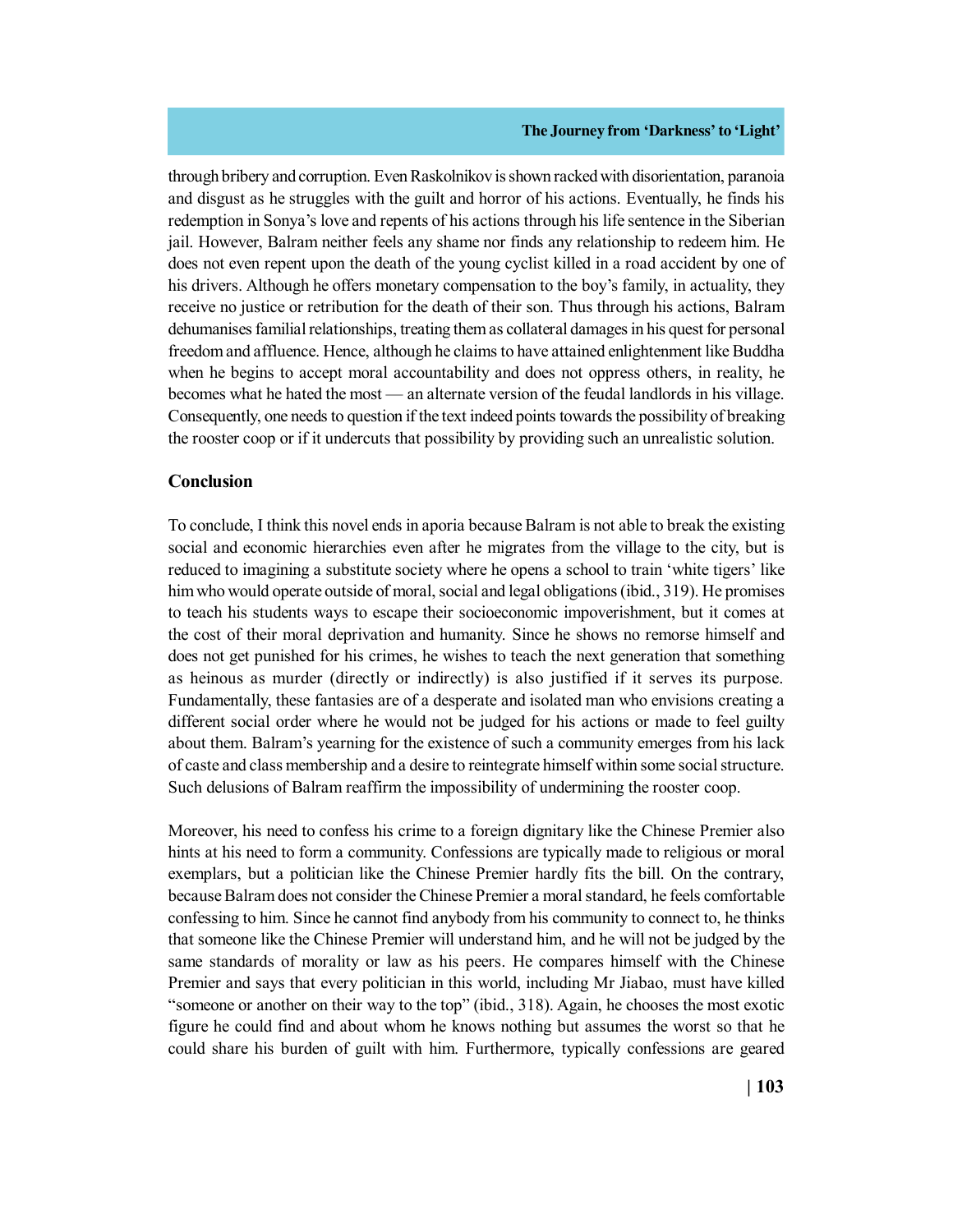towards the absolution of one's sins so that the sinner could be reabsorbed into the community. But since Balram does not send those letters, it becomes a futile exercise, and the aporia continues in his case.

## **References**

Adiga, Aravind. [2008] 2017. *The White Tiger*. Reprint, 20<sup>th</sup> Impression. India: Harper Collins.

Banerji, Sujit. 1969. "The Role of Metropolitan Planning in Indian Urbanization." *Ekistics* 28 (169): 430-434. http://www.jstor.org/stable/43614819.

Fyodor Dostoyevsky. [1866] 1989. *Crime and Punishment*. New York: W.W. Norton and Company.

Goh, Robbie B. H. 2011. "Narrating 'Dark' India in *Londonstani* and *The White Tiger*: Sustaining Identity in the Diaspora." *The Journal of Commonwealth Literature* 46 (2): 327-344. https://doi.org/10.1177/0021989411404995

Inden, Ronald B. 1990. "Village India, Living Essence of the Ancient." In *Imagining India,* Chapter 4. Bloomington: Indiana University Press.

Jeffries, Stuart. 2008. "Aravind Adiga's debut novel, *The White Tiger*, provokes roars of anger in India." *The Guardian*, October 16, 2008. https://www.theguardian.com/books/ 2008/oct/16/booker-prize

Khor, Lena. 2012. "Can the Subaltern Right Wrongs? Human Rights and Development in Aravind Adiga's *The White Tiger*." *South Central Review* 29 (1/2): 41-67. http:// www.jstor.org/stable/41679388

Nandy, Ashis. 2001. *An Ambiguous Journey to the City: The Village and Other Odd Ruins of the Self in the Indian Imagination*. India: Oxford University Press.

Nietzsche, Friedrich. [1954] 1961. "Thus Spoke Zarathustra." Collected in *The Portable Nietzsche*. Eighth reprint. Translated by Walter Kaufmann. New York: Viking Press.

Rushby, Kevin. 2008. "Review: *The White Tiger*." *The Guardian*, April 19, 2008. https://www.theguardian.com/books/2008/apr/19/featuresreviews.guardianreview19

Sawhney, Hirsh. 2008 "India: A View from Below – Aravind Adiga with Hirsh Sawhney." *The Brooklyn Rail*, September. https://brooklynrail.org/2008/09/express/india-a-view-frombelow

**104 |**